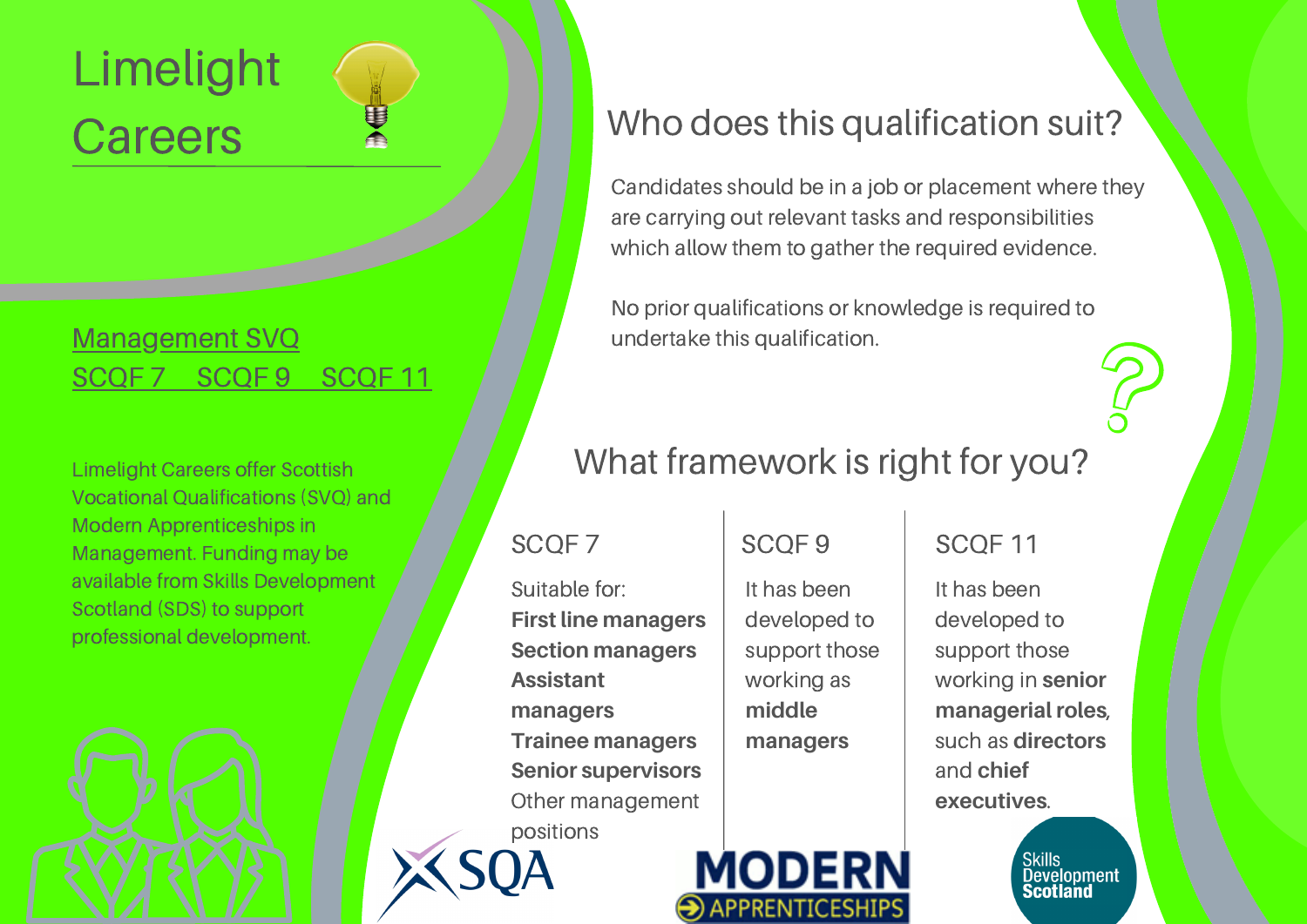## SVQ in [Management](http://www.limelightcareers.co.uk/wp-content/uploads/2020/04/Management-SCQF-7.pdf) at SCQF level 7

This qualification is for candidates who work as first line managers. It consists of

- · 4 mandatory units and
- · 3 optional units

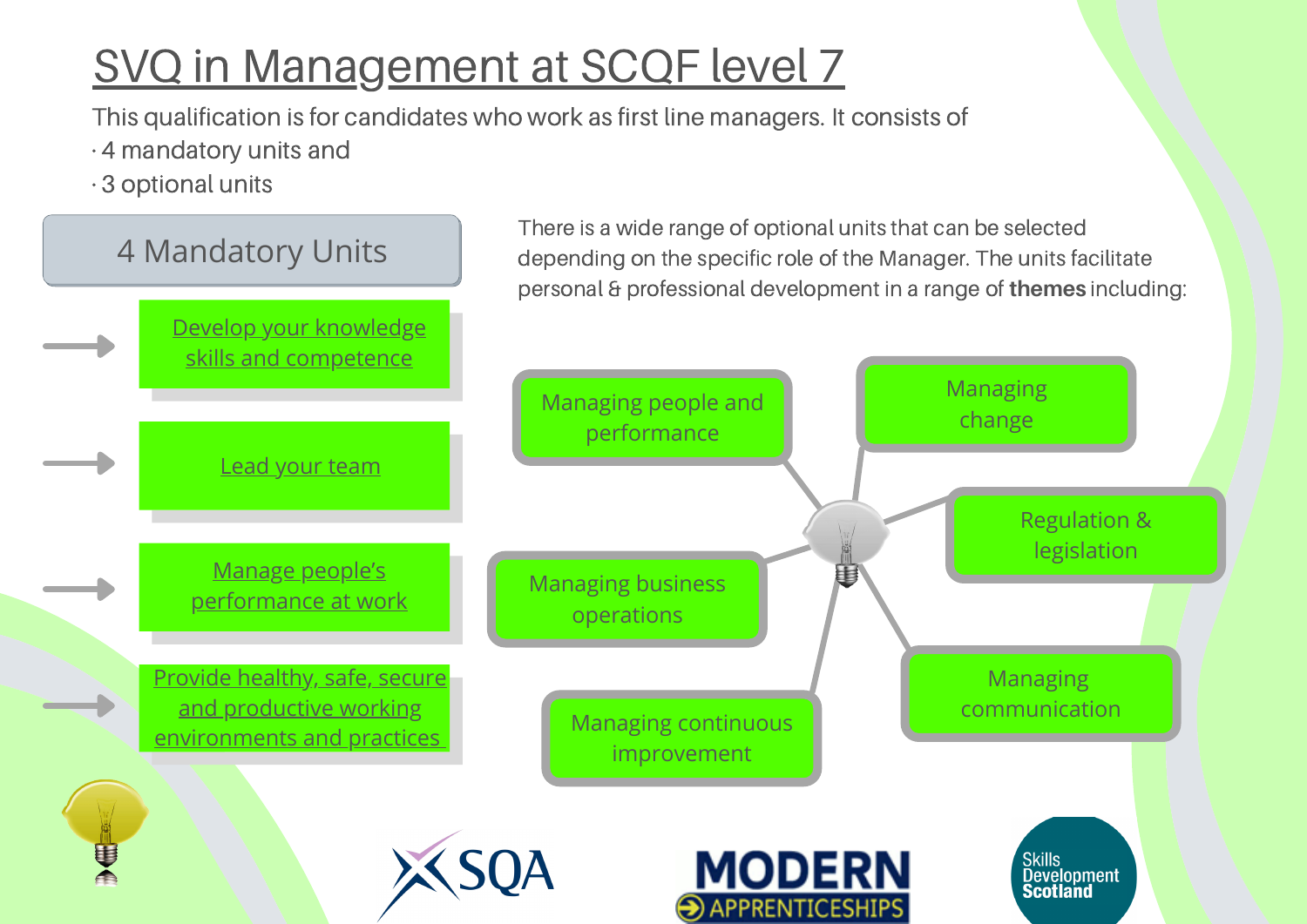## SVQ in [Management](http://www.limelightcareers.co.uk/wp-content/uploads/2020/04/Management-SCQF-9.pdf) at SCQF level 9

This qualification is for candidates who work as middle managers with a wide remit and span of control.

- · 4 mandatory units and
- · 4 optional units